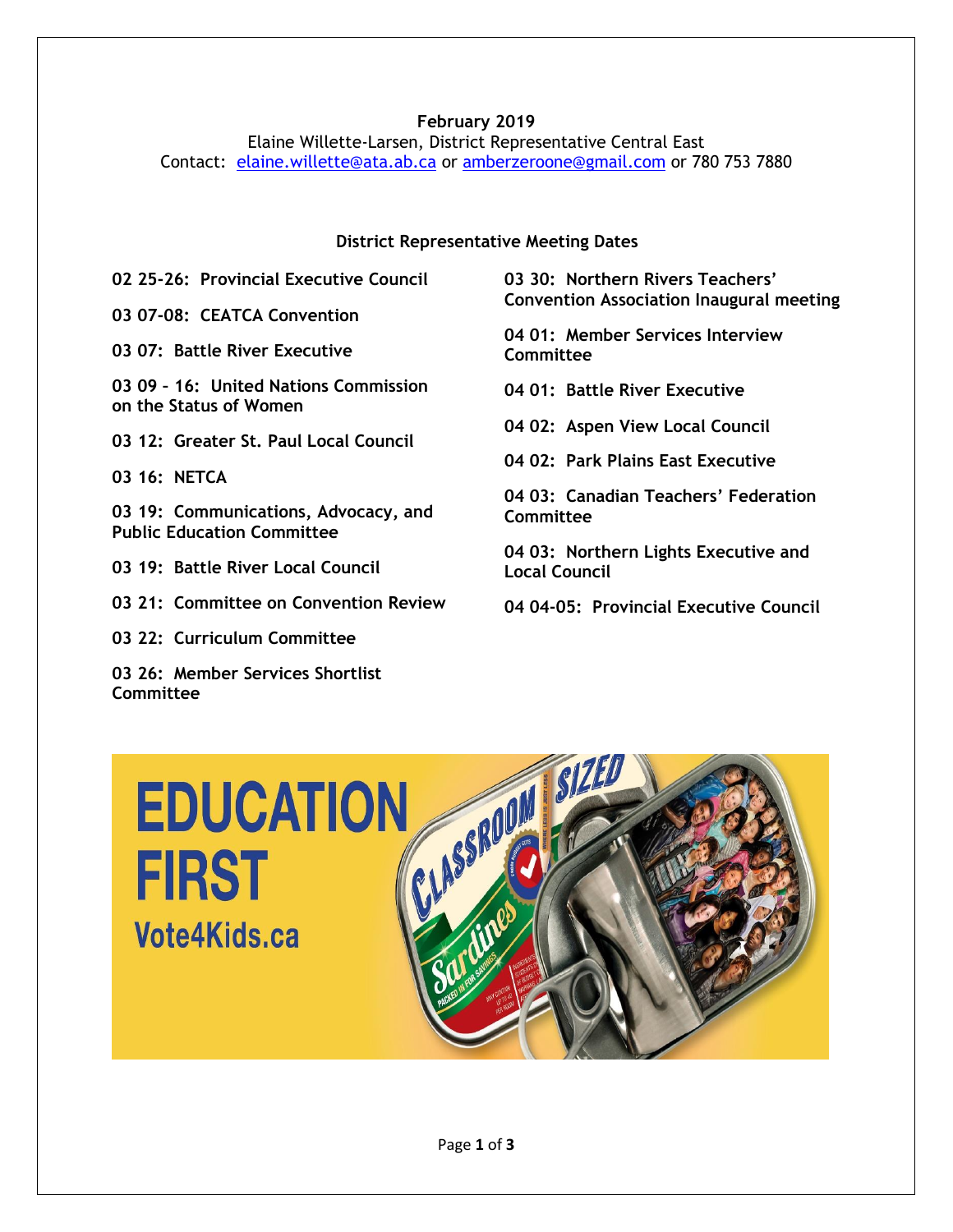#### **Government**

- Our president will be meeting with the Minister of Education to discuss "seclusion" rooms and curriculum implementation. Our concern revolves around the larger issue of how inclusion is implemented and supported in our classrooms.
- **Provincial Executive Council elections** will be held between March 14-18<sup>th</sup> through an online voting system. (Ensure you have a working account). There are two elections for each teacher to participate in: president and district representative.
- President: three candidates: Robert Duiker, Greg Jeffery (incumbent), Jason Schilling.
- Central East DR: Alysha Grosky; Murray Lalonde
- A budget workbook and proposed budget was forwarded to each local via local presidents' meeting. Locals are encouraged to submit feedback to Barnett House regarding the budget cost items prior to March 15<sup>th</sup>.
- The president, vice presidents, and executive secretaries met with the trustee and superintendent organizations of Catholic education.
- The member opinion survey which is conducted each year with a random sampling of Alberta's teachers has this year been opened to all teachers to seek their input. This is accessible online and closes on 2019 03 08.
- Strategic Planning Group is planning a public lecture in the spring with acclaimed speaker, Dominic Barton on the topic "Impact of automation and articial intelligence on K-12 and post secondary education systems." Watch for the date. Tickets are \$10 and venue is Barnett House.
- Check the ATA News and the website for details on two executive staff officer hirings, one in Member Services and one in Teacher Welfare.
- Please continue advocating for public education by signing the pledge for public education and encouraging others to sign it. Research briefs are online at-->
- [https://www.teachers.ab.ca/Public%20Education/EducationResearch/Pages/Research](https://www.teachers.ab.ca/Public%20Education/EducationResearch/Pages/Research-Briefs.aspx) [-Briefs.aspx](https://www.teachers.ab.ca/Public%20Education/EducationResearch/Pages/Research-Briefs.aspx)
- Talking points on each of the pillars of the "I believe in public education" campaign as well as other issues near and dear are available here (with an account log in) -->
- <https://www.teachers.ab.ca/membersonly/Talking-Points/Pages/index.aspx>

# **Professional Development**

- ❖ Diversity, Equity and Human Rights and Well Being of Children and Youth will host a joint conference on April11-12 at Barnett House with grant in aid for three delegates per local.
- ❖ The Committee on Convention Review is using a 15 question survey to validate its findings from the review conducted during the 2017-2018 school year. Every teacher can access the survey here (and there is a link within the survey to the CCR review findings). This survey remains open throughout convention season.
- ❖ <https://www.surveymonkey.com/r/CCR2019>